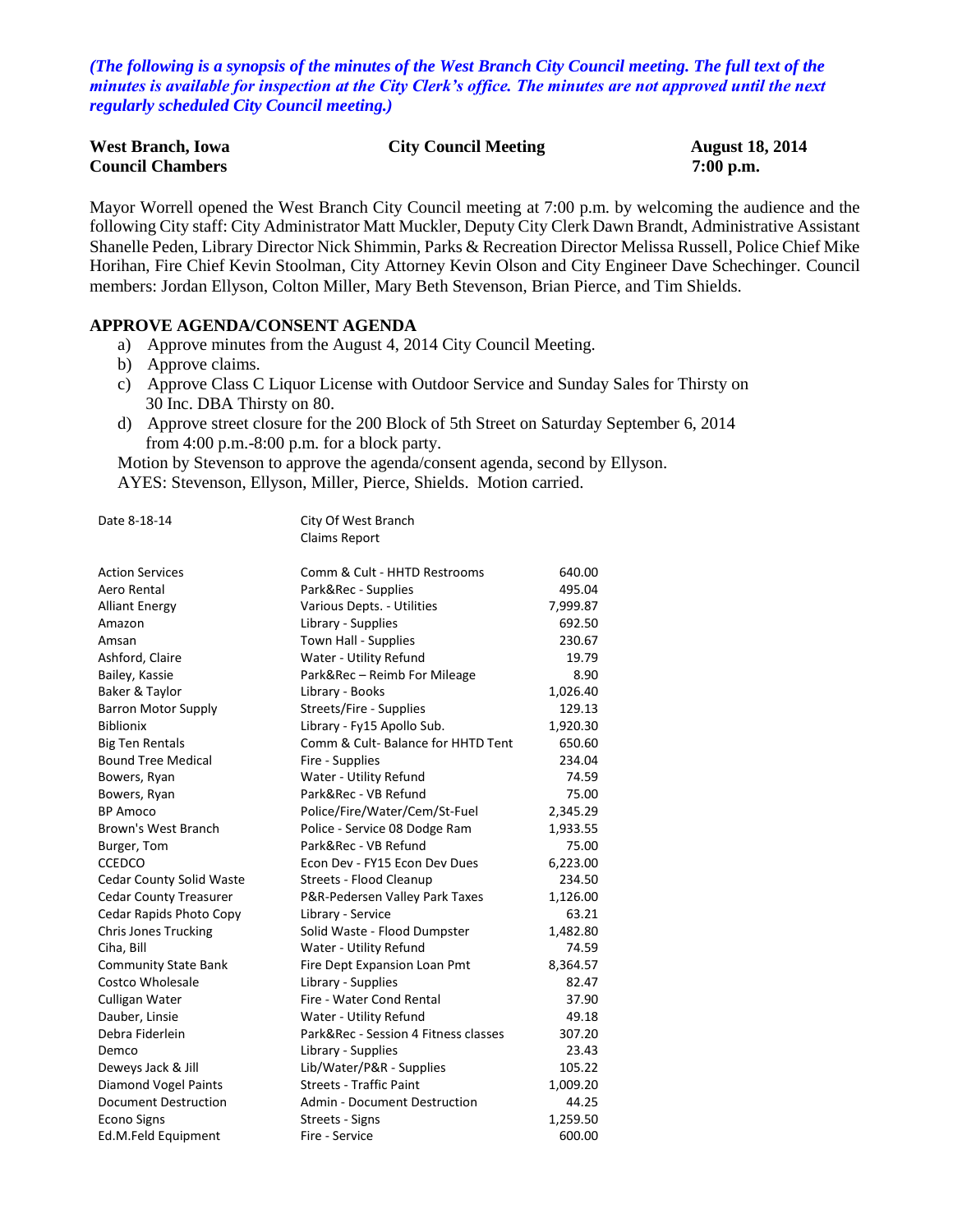| <b>EFTPS</b>                      | Federal Withholdings                 | 14,759.67 |
|-----------------------------------|--------------------------------------|-----------|
| <b>ETS Corporation</b>            | Water/Sewer - Credit Card Fees       | 137.99    |
| <b>F&amp;B Communications</b>     | Admin - Website Hosting              | 29.95     |
| <b>FEH Associates</b>             | Park&Rec - Design services           | 1,770.00  |
| Financial Adjustment Bureau       | Library - Service                    | 43.06     |
| <b>Funcity Special Events</b>     | Park & Rec - Daycamp Trip            | 1,050.00  |
| Gateway Hotel                     | Admin - Lodging For Training         | 1,503.04  |
| Gaylord Bros                      | Library - ID Cards                   | 320.00    |
| Greatamerica Leasing              | Admin - Copier Lease                 | 252.06    |
| <b>Grout Museum District</b>      | Park&Rec - Daycamp Program           | 265.00    |
| Hansen Asphalt                    | Water - Patch By Casey's             | 2,250.00  |
| Hartz, Tracey                     | Park&Rec - VB Refund                 | 75.00     |
| <b>Hawkins</b>                    | Water - Azone 15                     | 803.50    |
| Hipple, Chelsey                   | Park&Rec - VB Refund                 | 100.00    |
| <b>Hollywood Graphics</b>         | Park&Rec - Daycamp T-Shirts          | 696.90    |
| Hy-Vee                            | Park & Rec - Supplies                | 89.38     |
| <b>IMWCA</b>                      | Police-Installment 2 Work Comp       | 3,254.00  |
| Iowa Dept. Of Natural Resources   | Sewer - FY15 NPDES Permit Fee        | 210.00    |
| Iowa Gym-Nest                     | Park&Rec - Daycamp Field Trip        | 160.00    |
| Iowa Insurance Division           | Cem-FY14 Annual Report Fee           | 25.00     |
| Iowa League Of Cities             | Admin/M&C-2014 League Conf Fee       | 1,095.00  |
| Iowa Library Services             | Library - FY15 Ebsco Sub Fees        | 141.10    |
| Iowa One Call                     | Water/Sewer - Service                | 57.60     |
| <b>Iowa Park And Recreation</b>   | Park&Rec - FY15 Membership Fee       | 145.00    |
| Iowa State University             | Park&Rec - Insect Presentation       | 429.56    |
| Jodi Yeggy                        | Park&Rec - Session 4 Fitness classes | 307.20    |
| Joey Dean Wenndt                  | Fire - August Fire Training          | 150.00    |
| Johnson County Refuse             | Solid Waste - Recycling July         | 5,951.48  |
| Journeyed Com                     | Library - Software                   | 79.79     |
| Kaalberg, Pam                     | Park&Rec - VB Refund                 | 75.00     |
| Kevin D Olson                     | Legal Services August 2014           | 1,500.00  |
| Kingdom Graphics LLC              | Comm & Cult - HHTD Shirts            | 103.00    |
| Kolpin, Dana                      | Park&Rec - VB Refund                 | 75.00     |
| Lackender Fabrications            | Streets - Broom For Sweeper          | 450.00    |
| Lenoch & Cilek                    | Streets - Supplies                   | 33.99     |
| Lepcin, Elizabeth                 | Water - Utility Refund               | 21.24     |
| <b>Liberty Communications</b>     | Various Depts - Phone Service        | 1,098.73  |
| Linn County R.E.C.                | <b>Streets - Utilities</b>           | 138.00    |
| Lynch's Excavating                | Water - Lancaster Curb Stop Rep      | 5,920.20  |
| Lynch's Plumbing                  | Cemetery - Service                   | 429.50    |
| <b>Main Street Sweets</b>         | Park & Rec - Adult VB Tourn.         | 25.00     |
| Main Street West Branch           | Main St Sidewalk Agr.- Full Bal      | 10,774.36 |
| <b>Matt Parrott</b>               | Library - Business Cards             | 46.21     |
| Menards                           | Park&Rec - Supplies                  | 90.27     |
| Midwest Curb Grinding             | Streets - 4th & Green St             | 300.00    |
| <b>Midwest Janitorial Service</b> | Lib/TH/Admin/Police - Cleaning       | 646.56    |
| Moore's Welding                   | Streets - Service Skidloader         | 335.48    |
| Muckler, Matt                     | Admin - Reimb. Mileage               | 53.40     |
| Nesper Sign Advertising           | Com&Cult-Wayfinding Signs Bal        | 2,128.00  |
| Oasis Electric                    | Library-Service Light Fixtures       | 173.45    |
| Overdrive                         | Library - EBooks                     | 92.99     |
| Parkside Tire & Wrecker           | Fire - Service Cub Cadet             | 45.50     |
| Payroll Expense                   | Payroll Expense - 8-1 And 8-15-14    | 62,051.34 |
| <b>Pitney Bowes</b>               | Admin/Sewer/Water - Postage          | 500.00    |
| Plunkett's Pest Control           | Admin - Pest Control                 | 93.35     |
| Port 'O' Jonny Inc.               | Cemetery/P&R - Service               | 174.00    |
| <b>Pyramid Services</b>           | Cemetery - Supplies                  | 447.79    |
| <b>QC Analytical Services</b>     | Sewer - Testing                      | 730.00    |
| Quad City Safety                  | Fire - Service Repair                | 843.22    |
| <b>Quill Corp</b>                 | Library - Office Supplies            | 265.61    |
| <b>Rick Brammer</b>               | Comm & Cult - HHTD Magician          | 350.00    |
| Rios, Stacy                       | Park&Rec - VB Refund                 | 75.00     |
| Russell, Melissa                  | P&R Reimb for Supplies/Daycamp       | 603.36    |
| S & S Flatwork                    | Water - Service                      | 1,720.00  |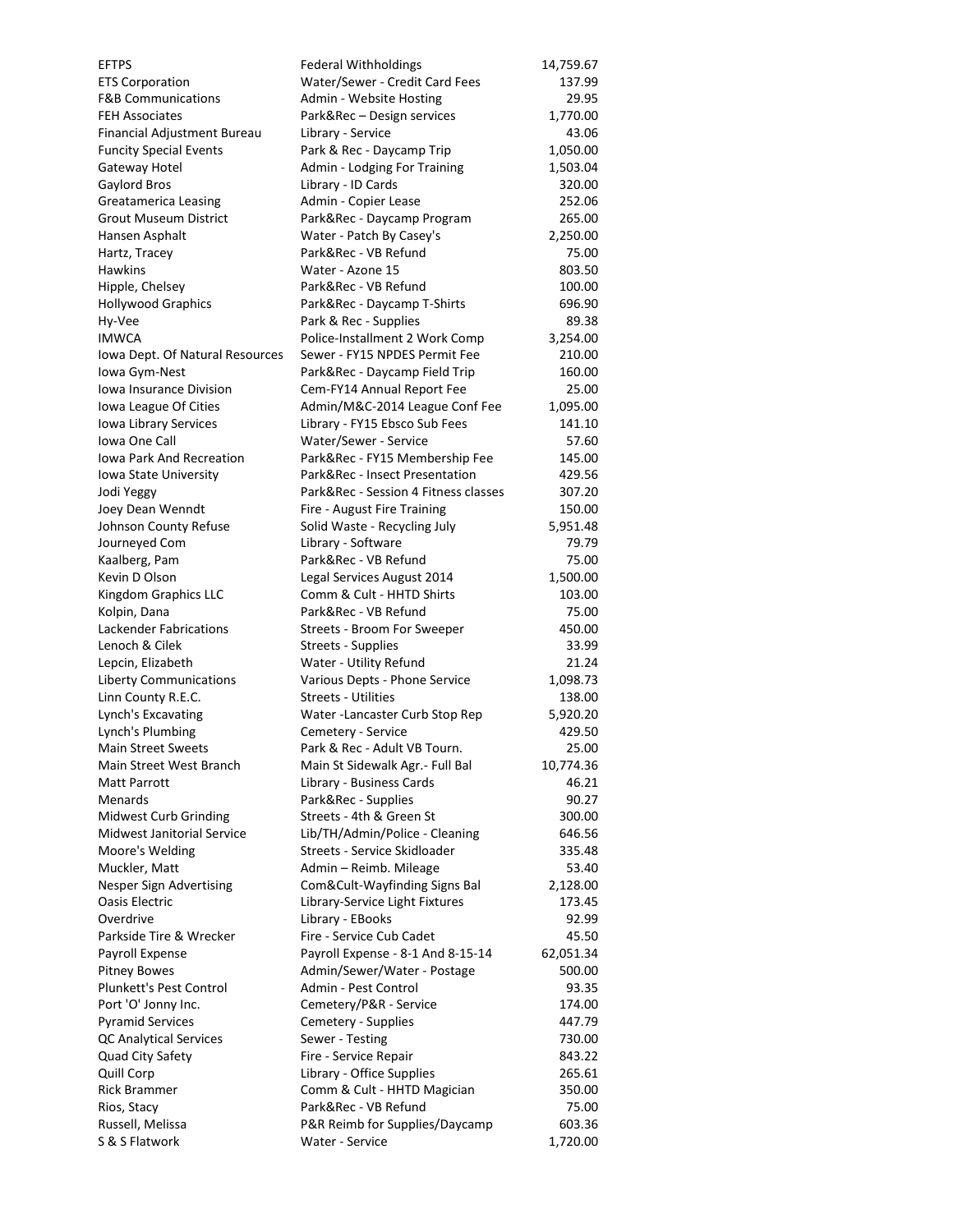| S & S Worldwide                  | Park&Rec - Supplies                  | 279.26     |
|----------------------------------|--------------------------------------|------------|
| Sexton, Michael                  | Park&Rec - VB Refund                 | 75.00      |
| Shanelle M Peden                 | Com & Cult/Cable-reimb banner/video  | 215.00     |
| Shawn Pierce                     | Park&Rec - Session 4 Fitness classes | 307.20     |
| Simplexgrinnell                  | Library - FY15 Service Contract      | 817.04     |
| Stoolman, Becca                  | Park&Rec - VB Refund                 | 75.00      |
| <b>Terence J Goerdt</b>          | Admin - Building Inspections         | 385.00     |
| The Iowa Children's Museum       | Park&Rec - Educ Program Fee          | 136.58     |
| The Library Store                | Library - CD Binders                 | 289.75     |
| Toynes Ia. Fire Trk.Serv         | Fire - Supplies                      | 163.02     |
| Treasurer State Of Iowa          | Iowa Sales Tax Payment               | 2,763.52   |
| U Of Iowa: State Hygienic Lab    | Water - Testing                      | 422.50     |
| <b>UPS</b>                       | Sewer - Shipping                     | 89.93      |
| <b>US Bank Equipment Finance</b> | Library - Copier Lease               | 70.42      |
| Veenstra & Kimm Inc.             | Various Depts. - Engineering         | 8,436.77   |
| Visu-Sewer Inc                   | Sewer - San Sewer Rehab Phase 1      | 18,094.16  |
| Wageworks                        | Flex - Hcfsa2014 Payment             | 25.00      |
| Walmart                          | Library - Supplies                   | 403.87     |
| <b>Water Solutions Unlimited</b> | Water - Blended Phosphate            | 61.06      |
| West Branch Ford                 | Police/Streets - Service vehicles    | 402.99     |
| <b>West Branch Repairs</b>       | Fire - Service                       | 211.42     |
| <b>West Branch Times</b>         | Legal - Publications                 | 607.48     |
| <b>WEX Bank</b>                  | Police - Fuel                        | 593.06     |
| Zephyr Copies & Design           | Comm & Cult - HHTD Banners           | 514.60     |
|                                  | <b>Grand Total</b>                   | 203,638.15 |
| <b>Fund Totals</b>               |                                      |            |
| 001 General Fund                 | 99,382.47                            |            |
| 022 Civic Center                 | 835.50                               |            |
| 031 Library                      | 17,941.26                            |            |
| 036 Tort Liability               | 3,254.00                             |            |
| 110 Road Use Tax                 | 6,978.86                             |            |
| 112 Trust And Agency             | 3,302.07                             |            |
| 226 Go Debt Service              | 8,364.57                             |            |
| 600 Water Fund                   | 29,527.34                            |            |
| 610 Sewer Fund                   | 34,027.08                            |            |
| 950 BC/BS Flexible Benefit       | 25.00                                |            |
| <b>Grand Total</b>               | 203,638.15                           |            |

### **COMMUNICATIONS/OPEN FORUM - NONE**

Residents Jeff and Ellen Collins of 200 Scott Drive addressed the Council. Jeff Collins expressed his concerns about the location of the new recreation center and possible flooding in the neighborhood when the land is developed. He said the farmland currently absorbs the rainfall better. He also has concerns with the gas pipeline that runs through the parkland development area. Ellen Collins has concerns with the financing of the recreation center building and noted that she does not think there is enough support for the building portion of the project. City Administrator Matt Muckler explained that the phase one funding for park improvements will require two votes from the people at the November 4th election. The local option tax vote to pass a ten year extension requires a 50 percent approval and the referendum must receive a favorable vote from at least 60 percent of those voting in order to be approved.

### **PUBLIC HEARING/NON-CONSENT AGENDA**

Animal Control Commission Member Amy Lynch – August 28th Dog Park Grand Opening

Animal Control Commission Member Amy Lynch announced the grand opening of the Dog Park will be at 6:00 pm on August 28th. She invited the Mayor, Council members and the public to attend. Registration for dog park tags and licenses will be available that evening.

Resolution 1228, adding dog park fees to the West Branch Schedule of Fees./Move to action.

Councilperson Pierce expressed concern that the dog park fees were too high. Commission Member Amy Lynch said the fees were copied from Iowa City's rates. She said Friends of the West Branch Dog Park had recommended lower fees of \$15 per year for a resident and \$20 for a non-resident. She explained that the fees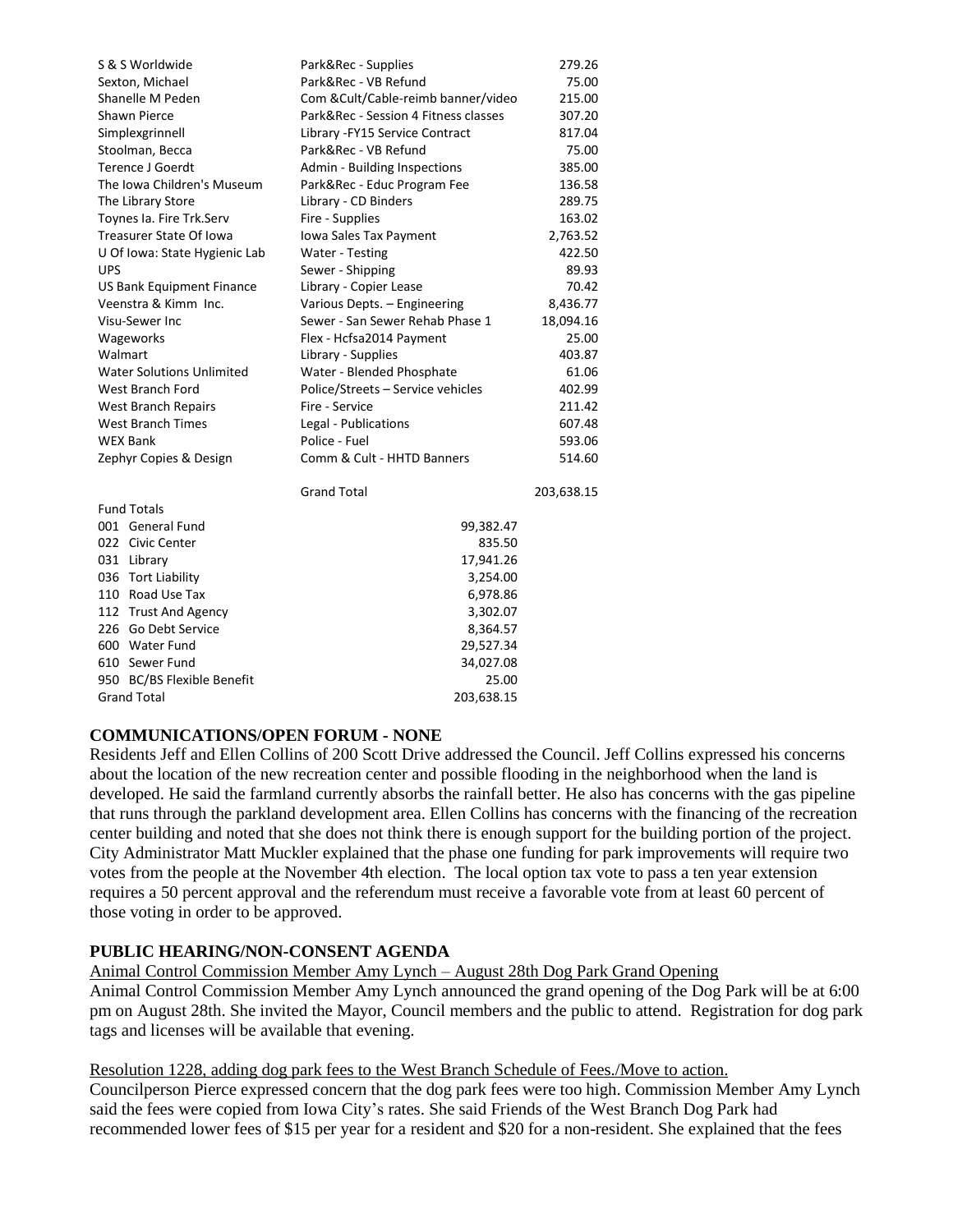will be used for operation, maintenance and improvements to the park. Council agreed to lower the fees and include a \$5.00 per year surcharge for non-spade or neutered animals.

Motion by Ellyson to amend with the lowered fees and surcharge, second by Stevenson to approve Resolution 1228. AYES: Ellyson, Stevenson, Pierce, Shields, Miller. Motion carried.

## Resolution 1213, accepting bids and awarding the construction contract for the Oliphant Street Sidewalk Improvements – Phase 2 Project./Move to action.

City Engineer Dave Schechinger explained that a notice for bids were taken again for the Oliphant Street sidewalk from Crestview to N. Downey. Two bids were received, All American Concrete Inc. at \$98,304 and Curtis Contracting Corp. at \$109,412.50. The engineer's estimate of cost for the project was \$75,000, with the low bid being approximately 31% above the estimated cost. He stated that since this is the second attempt to solicit bids for this project, he believes the low bid is reflective of the current value of the project. Pierce asked if there were any other projects in the spring that this could be combined with. Councilperson Miller noted that the cost could be higher if we wait to do the project. Muckler said All American Concrete has completed projects for the City in the past and they have the resources and experience to complete the project within the contract time. He made the recommendation to the Council to approve the bid.

Motion by Pierce, second by Shields to approve Resolution 1213. AYES: Pierce, Shields, Ellyson, Miller, Stevenson. Motion carried.

Resolution 1229, calling an election on the proposition to enter into a loan agreement and issue bonds./Move to action.

City Attorney Kevin Olson explained this resolution qualifies the park improvements referendum to be put on the November ballot requiring a 60 percent voter approval. The total project costs will be financed using 50 percent local option sales tax if approved and 50 percent tax increment financing.

Motion by Stevenson, second by Shields to approve Resolution 1229. AYES: Stevenson, Shields, Ellyson, Miller, Pierce, Motion carried.

Resolution 1230, approving the purchase of a 2015 Freightliner M2 106 Conventional Chassis Rescue/Emergency Service Vehicle from Toyne Inc. in the amount of \$380,029./Move to action.

Fire Chief Kevin Stoolman said this truck purchase has been in the Fire CIP plan, it will be paid for with Fire reserve funds and the Fire equipment expenditure budget. There will be some value from the old truck trade in or sale. Truck specifications were sent out to four different companies with one bid received from Toyne and one unable to submit a bid. Delivery will be in approximately 280 to 300 days.

Motion by Stevenson, second by Shields to approve Resolution 1230. AYES: Stevenson, Shields, Ellyson, Miller, Pierce. Motion carried.

Resolution 1231, approving an engineering services agreement with Veenstra & Kimm, Inc. in an amount not to exceed \$3,500 for the Terror Trail alley survey./Move to action.

Muckler said the survey for the Terror Trail alley will delineate the existing alley right-of-way. The concrete approach is too steep and a sidewalk repair is needed. There are three alleys where rock is coming down in the middle of the streets. Alley work has been budgeted for this fiscal year.

Motion by Ellyson, second by Pierce to approve Resolution 1231. AYES: Ellyson, Pierce, Shields, Miller, Stevenson. Motion carried.

# **CITY STAFF REPORTS**

City Engineer Dave Schechinger - driveway permits/parking in yards

Schechinger explained North Liberty uses a driveway permit process when residents want to make changes or expansions to driveways. A simple one page form could be used that would let the City know of the changes with a \$5 up to \$20 fee. Muckler said there is an issue with people parking in their front yards. Schechinger noted that language could be added to the zoning ordinance to set standards and address no parking in the front yard area.

Deputy City Clerk Dawn Brandt – Fiscal Year 2014 Debt Report